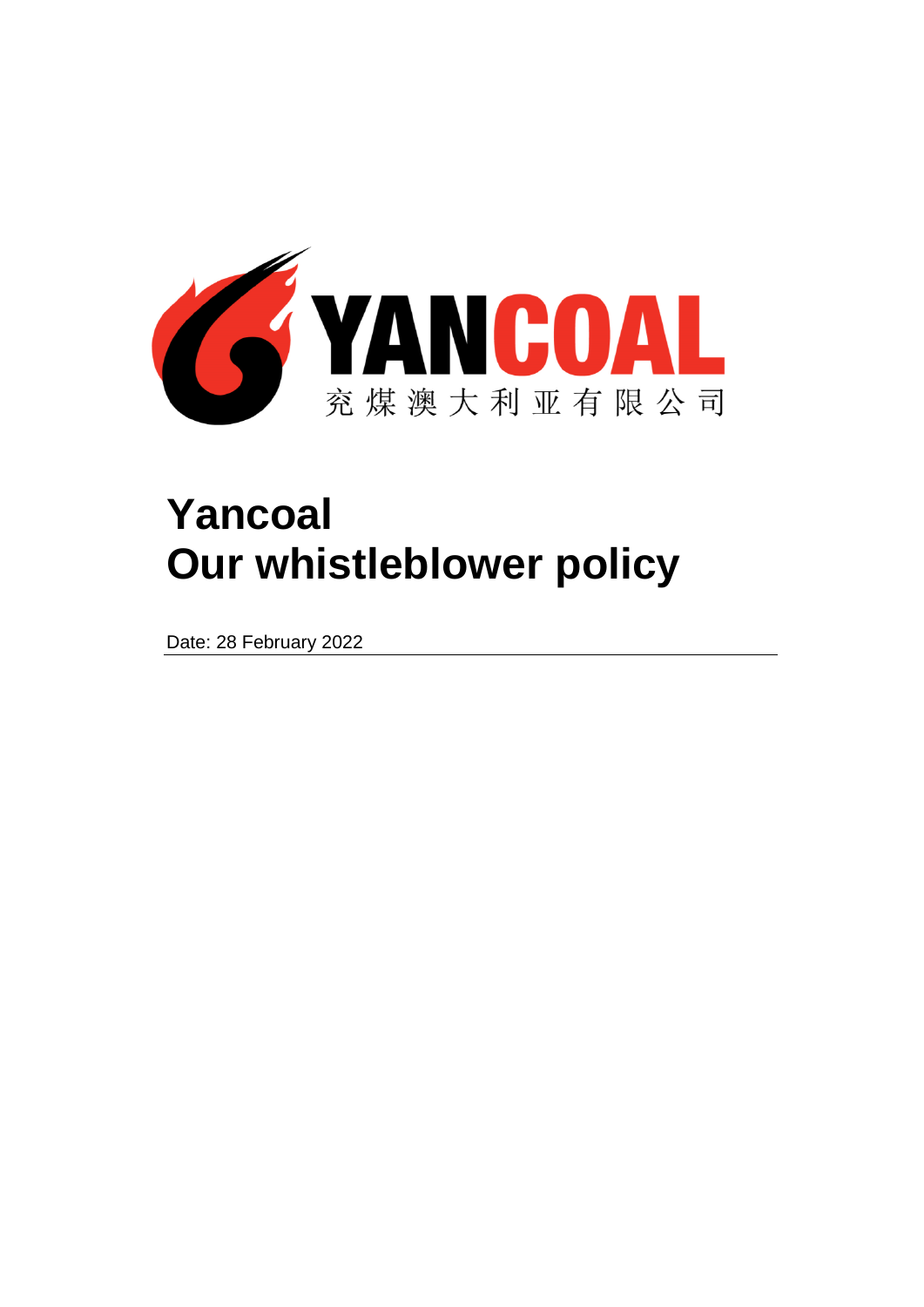

# **Table of Contents**

| 1.  |                                                                  |
|-----|------------------------------------------------------------------|
| 2.  | Who is eligible for whistleblower protection under this policy?3 |
| 2.1 |                                                                  |
| 2.2 |                                                                  |
| 2.3 |                                                                  |
| 3.  |                                                                  |
| 3.1 |                                                                  |
| 3.2 |                                                                  |
| 3.3 |                                                                  |
| 4.  |                                                                  |
| 5.  |                                                                  |
| 6.  |                                                                  |
| 7.  |                                                                  |
| 8.  |                                                                  |
| 9.  |                                                                  |
| 10. |                                                                  |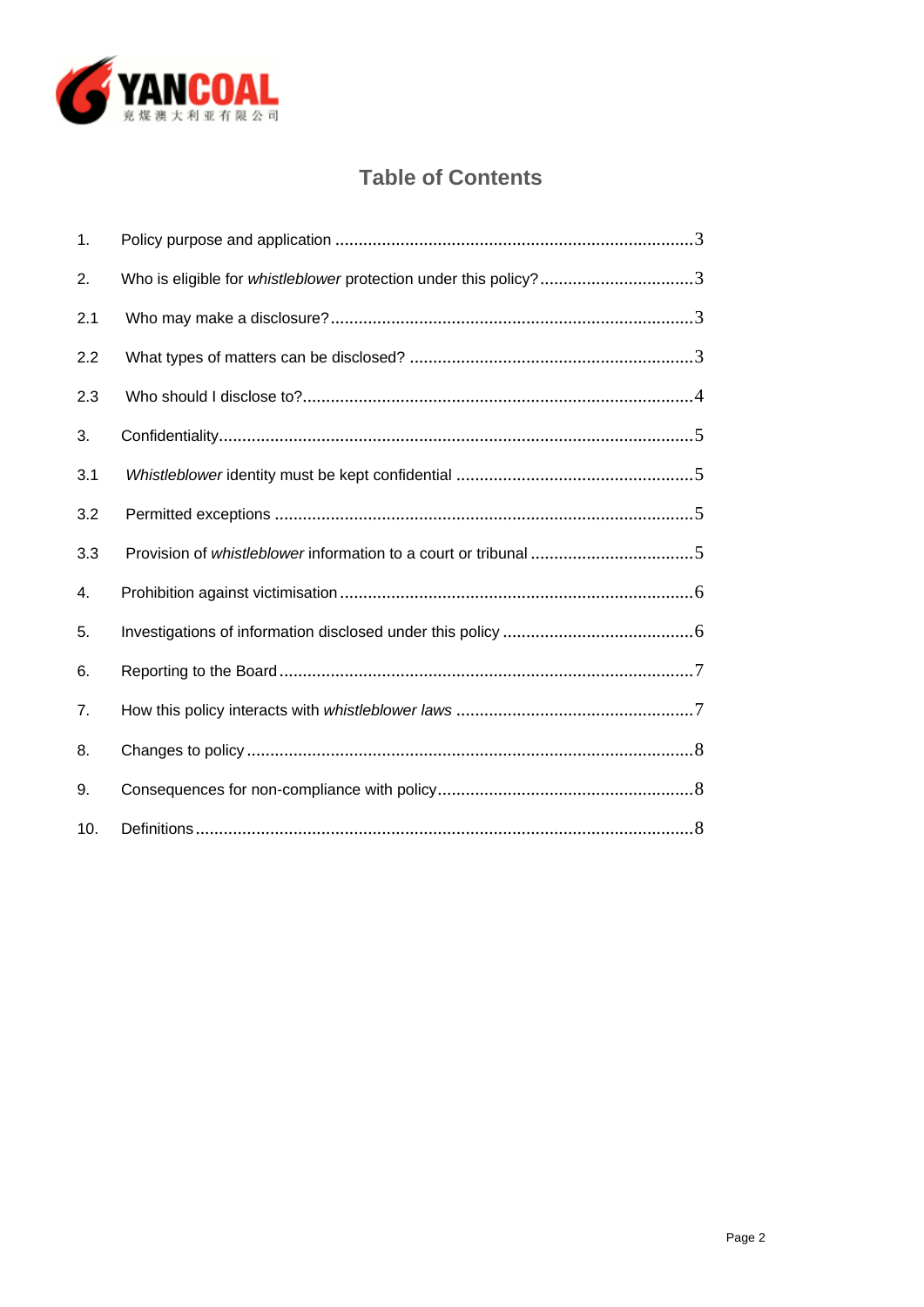

# <span id="page-2-0"></span>**1. Policy purpose and application**

*Yancoal* is committed to the protection of individuals who disclose information concerning misconduct or an improper state of affairs or circumstances within our Group. This policy has been adopted to provide a safe and confidential environment where such concerns can be raised by *whistleblowers* without fear of reprisal or detrimental treatment. This policy sets out:

- who is entitled to protection as a *whistleblower* under this policy;
- the protections *whistleblowers* are entitled to under this policy; and
- how disclosures made by *whistleblowers* will be handled by *Yancoal*.

All *officers*, employees and contractors of *Yancoal* must comply with this policy.

This policy is available to all *officers* and employees of *Yancoal* on [our website.](http://www.yancoal.com.au/)

<span id="page-2-1"></span>**2. Who is eligible for** *whistleblower* **protection under this policy?**

To be treated as a *whistleblower* under this policy you must:

- $\cdot$  be one of the individuals set out in section [2.1;](#page-2-4)
- disclose information regarding the type of matters set out in section [2.2;](#page-2-3) and
- disclose that information to one of the persons set out in section [2.3.](#page-3-1)

This policy also protects those who are entitled to *whistleblower* protection under the *whistleblower laws* (see section [7](#page-6-1) of this policy).

#### <span id="page-2-4"></span><span id="page-2-2"></span>**2.1 Who may make a disclosure under this policy?**

Disclosures can be made by a current or former:

- *a) officer* or employee of *Yancoal*;
- *b)* contractor or supplier of goods and services to *Yancoal*, or their current and former employees;
- *c) associate* of *Yancoal*; or
- *d) family member* of an individual mentioned above,

and any other stakeholders who might be victims of staff misconduct. You may choose to disclose information anonymously if you wish.

#### <span id="page-2-3"></span>**2.2What types of matters can be disclosed under this policy?**

Disclosures must concern misconduct or an improper state of affairs or circumstances in relation to *Yancoal*, including involving an *officer* or employee of ours. But your disclosure cannot solely be about a *personal workplace grievance*.

You must have reasonable grounds for suspecting that the information you are disclosing concerns misconduct or an improper state of affairs or circumstances in relation to *Yancoal*.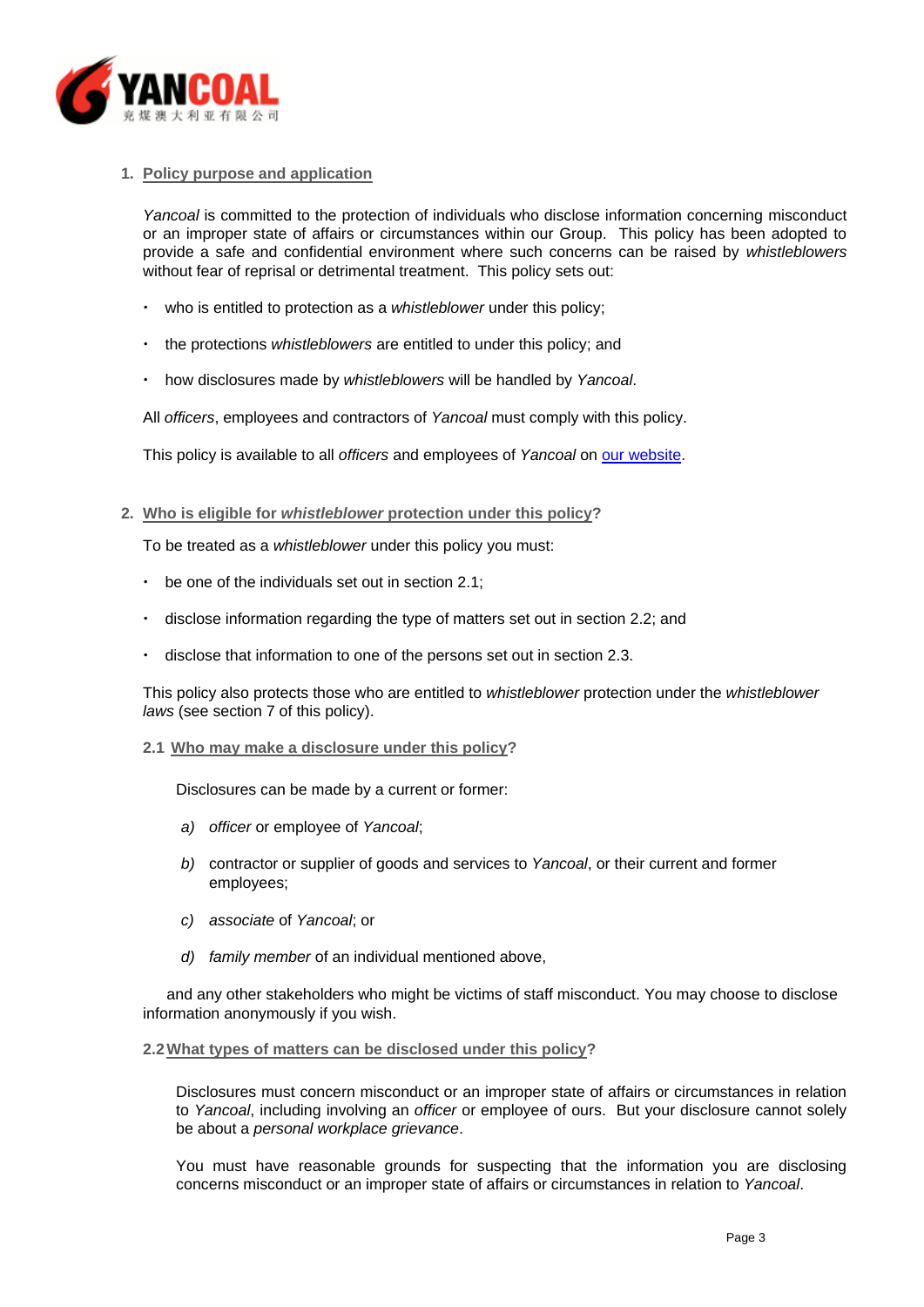

Examples of such misconduct or impropriety are set out in paragraph [c\)](#page-7-3) of the definition of *personal workplace grievance.*

While you may use our Speak Up service to report any concerns, this policy only responds to those disclosures concerning misconduct or an improper state of affairs or circumstances in relation to *Yancoal.*

#### <span id="page-3-1"></span><span id="page-3-0"></span>**2.3 Who should I disclose to?**

We encourage you to make your disclosure in writing or by phone to our Speak Up Line, which is an independent external service operated by Deloitte on behalf of *Yancoal*. Disclosure can be made anonymously through the Speak Up service.

The **Speak Up service** can be contacted by:

| Telephone: | 1800 721 989                                                   |
|------------|----------------------------------------------------------------|
| Email:     | yancoal@deloittedigital.com                                    |
| Online:    | www.yancoal.deloittedigital.com                                |
| Mail:      | Yancoal<br>Reply Paid 12628<br>A'Beckett Street, Victoria 8006 |

We otherwise encourage you to contact our *Whistleblower Officer,* the Executive General Manager Risk & Audit, whose contact details are available on our staff directory.

Alternatively, you can make a disclosure to any one of the following:

- a) an *officer* or *senior manager* (e.g. Member of Executive Committee, General Manager, Mine Operations Manager) within *Yancoal*;
- b) *Yancoal's* auditor (or member of their audit team); or
- c) if the disclosure concerns *Yancoal's tax affairs* or the *tax affairs* of an *associate* of *Yancoal*: *Yancoal's* registered tax agent or BAS agent, or an employee or *officer* at *Yancoal* who has functions or duties relating to its *tax affairs* and who you consider may be assisted in their role by knowing that information.

Disclosures made to our *Whistleblower Officer*, or above persons, can be made verbally or in writing, and a summary of your disclosure will be provided to the Audit and Risk Management Committee (subject to maintaining your anonymity). As per our Access to Accounts and Information Policy, disclosures made by email may be stored on our servers and accessible, in limited circumstances, to people other than those to whom they are addressed. By making your disclosure by email, you consent to your email being treated in accordance with our Access to Accounts and Information Policy. If you do not wish for your disclosure to be stored on our servers and treated in accordance with our Access to Accounts and Information Policy, please make your disclosure through the Speak Up service, or by providing it in hard copy or verbally. For the avoidance of doubt, any *Yancoal* employee, *officer* or contractor who receives a disclosure, or becomes aware of a disclosure through the operation of our Access to Accounts and Information Policy, must comply with all aspects of this policy, including section [3.](#page-4-0)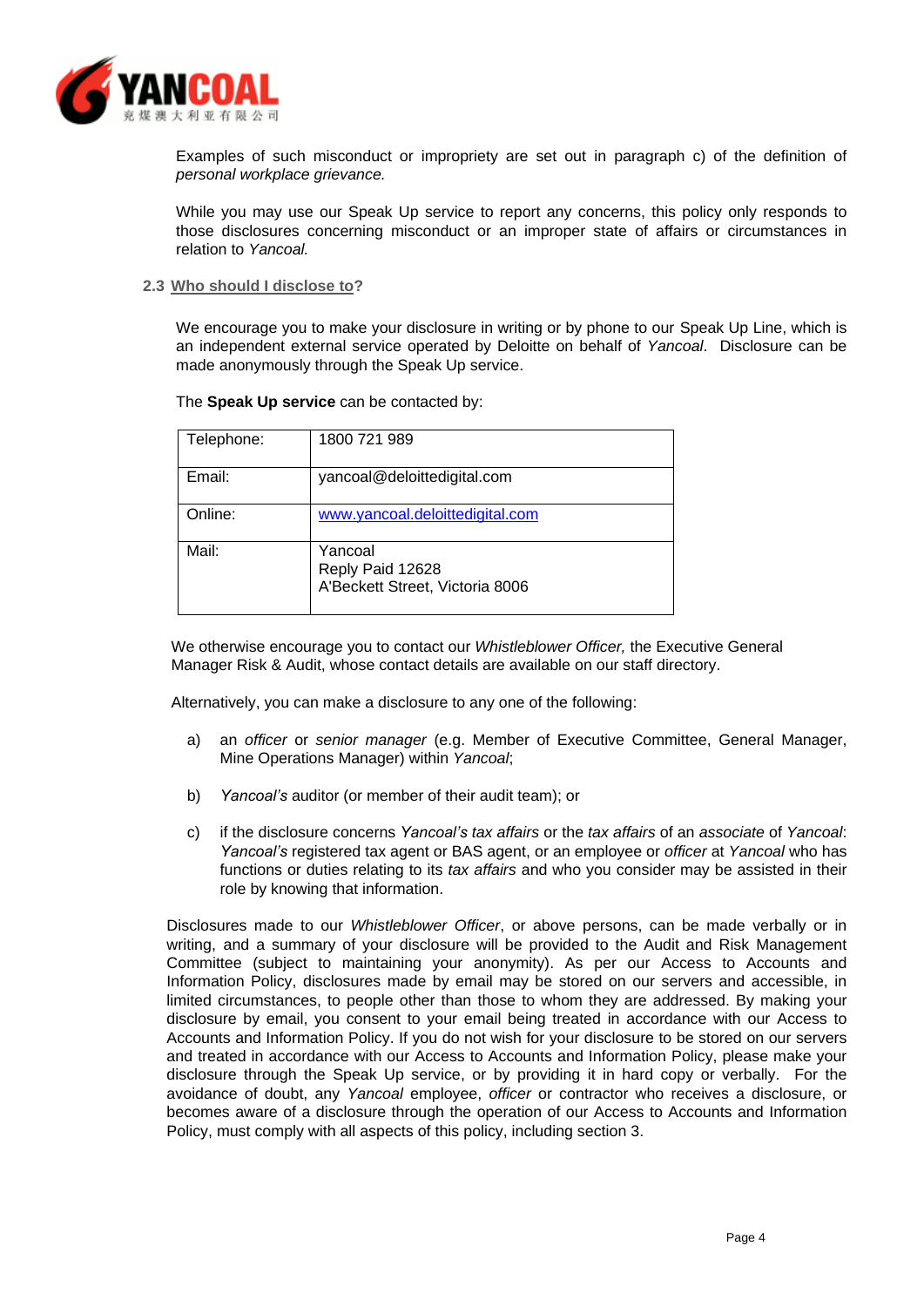

# <span id="page-4-1"></span><span id="page-4-0"></span>**3. Confidentiality**

#### **3.1** *Whistleblower* **identity must be kept confidential**

Subject to section [3.2,](#page-4-2) the identity of a *whistleblower* (or information that is likely to lead to their identity becoming known) must be kept confidential unless the *whistleblower* has consented to the disclosure. We will do this by:

- obscuring your name and identifying features from any internal reporting about the disclosure (unless you agree for your identity to be known);
- engaging qualified staff to handle and investigate disclosures;
- storing all material relating to disclosures securely, in accordance with the procedures set out in section [2.3 above;](#page-3-0)
- limiting access to all information to those directly involved in handling and investigating the disclosure; and
- ensuring that anyone who is involved in handling and investigating your disclosure is aware of the confidentiality requirements.

#### <span id="page-4-2"></span>**3.2 Permitted exceptions**

The identity of a *whistleblower* (or information that is likely to lead to their identity becoming known) may be disclosed without the *whistleblower's* consent if the disclosure is made to:

- a) a legal practitioner for the purpose of obtaining legal advice or legal representation in relation to the operation of the *whistleblower laws*;
- b) the Australian Federal Police;
- c) the Australian Securities and Investments Commission;
- d) the Australian Prudential Regulatory Authority;
- e) the Australian Commissioner of Taxation if the disclosure concerns *Yancoal's tax affairs* or the *tax affairs* of an *associate* of *Yancoal; or*
- f) you consent to that disclosure*.*

You may lodge a complaint to a regulatory body, such as ASIC APRA or the ATO, if you believe that your confidentiality has been breached.

#### <span id="page-4-3"></span>**3.3 Provision of** *whistleblower* **information to a court or tribunal**

You must not disclose or produce to a court or tribunal any information or documents which discloses the identity of a *whistleblower* (or information likely to lead their identity becoming known) without seeking the advice of:

- a) the *Whistleblower Officer*; or
- b) Group Counsel.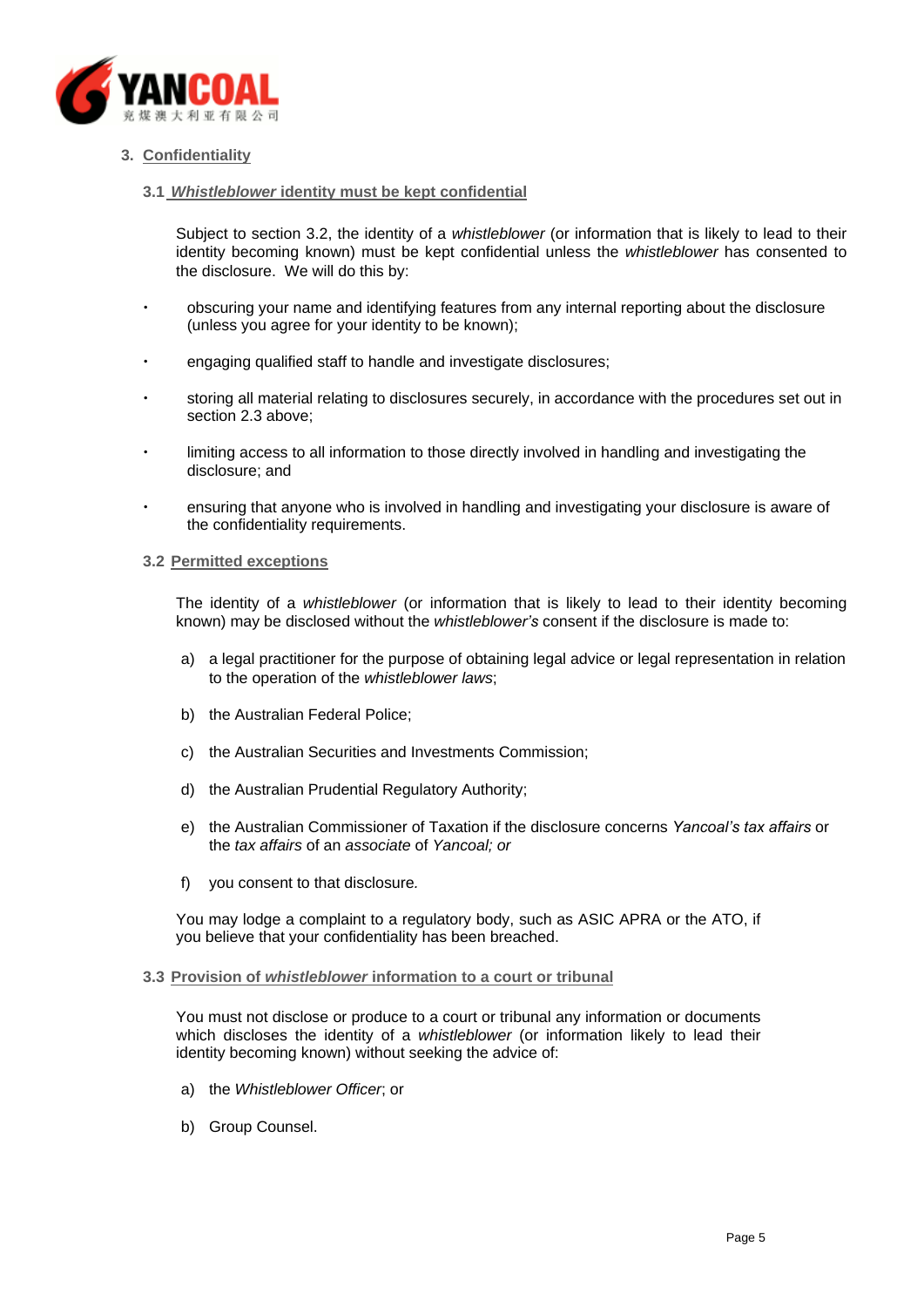

# <span id="page-5-0"></span>**4. Prohibition against victimisation**

You must not cause or threaten any *detriment* to any person for a reason which includes that they or any other person:

- a) is or proposes to be a *whistleblower*; or
- b) is suspected or believed to be, or could be a, a *whistleblower*.

If you make a protected disclosure, you will also be protected from any of the following in relation to your disclosure:

- civil liability for example, any legal action against you for breach of an employment contract, duty of confidentiality or another contractual obligation;
- criminal liability for example, prosecution for unlawfully releasing information or unlawfully using your disclosure against you in a prosecution; and
- administrative liability for example, disciplinary action for making a disclosure.

However, a *whistleblower* may be held liable for any personal misconduct revealed by their disclosure or an investigation following a disclosure.

You may seek compensation and other remedies through the courts if:

- you suffer loss, damage or injury because of a disclosure; and
- Yancoal failed to take reasonable precautions and exercise due diligence to prevent detrimental conduct.

We encourage you to seek independent legal advice if you wish to seek compensation or remedies in court. "*Detriment*" includes (but is not limited to):

- dismissal;
- injury of an employee in their employment;
- alteration of an employee's position or duties to their disadvantage;
- discrimination, harassment or intimidation;
- harm or injury including psychological harm;
- damage to property, reputation or business of financial position;
- taking action against a *whistleblower* to enforce a right or subject them to a liability simply because they have made a disclosure.
- <span id="page-5-1"></span>**5. Investigations of information disclosed under this policy**

When a disclosure is made which may fall under this policy, the following steps must be followed except where, in the opinion of the *Whistleblower Officer*, it would be inappropriate or unreasonable in the circumstances to do so:

a) any person listed in section [2.3](#page-3-1) who receives the information must submit the information to the *Yancoal* Speak Up service or *Whistleblower Officer* as soon as practicable, removing any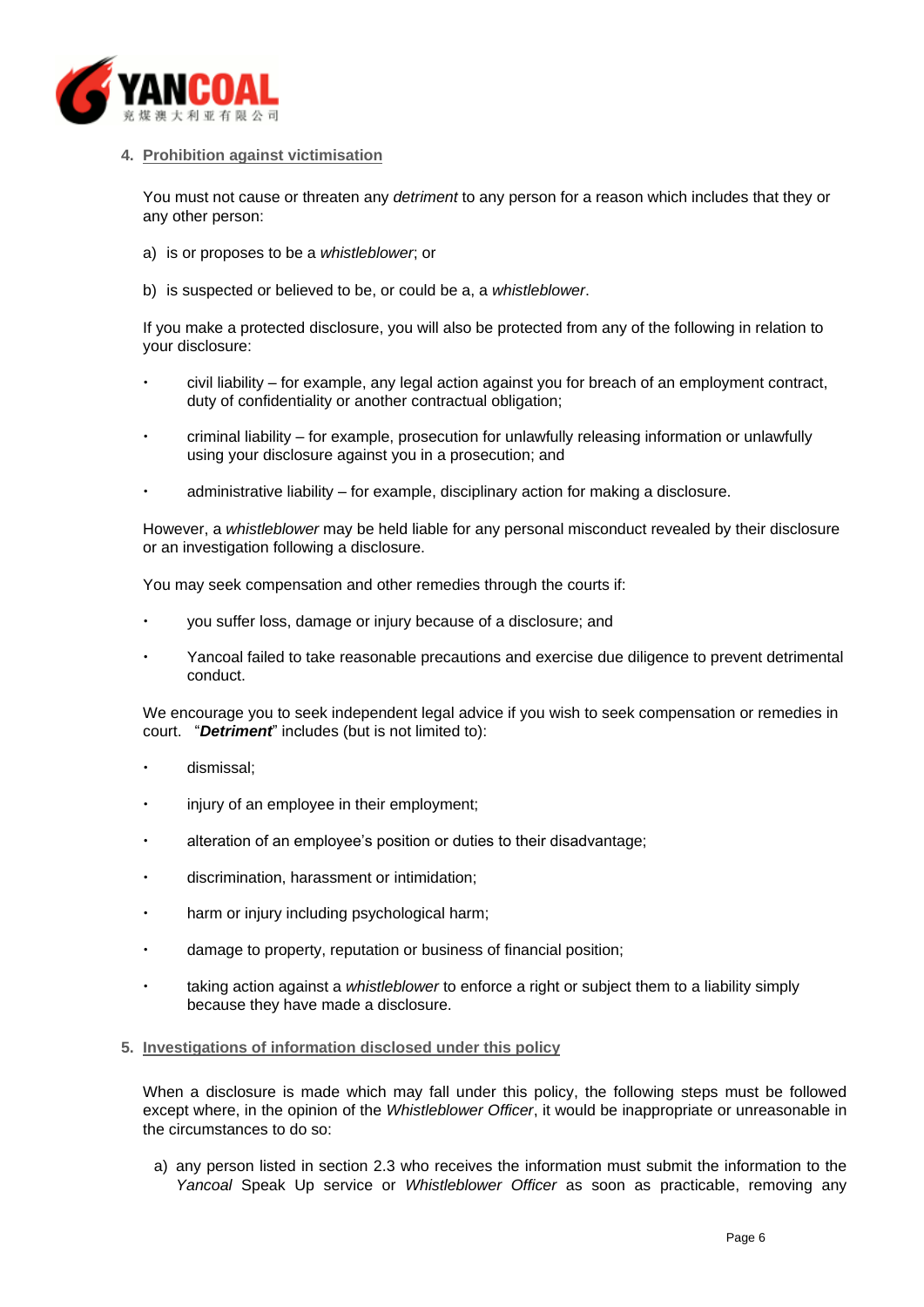

information which identifies or may identify the discloser of the information (the *potential whistleblower)* prior to doing so (unless the *potential whistleblower* has provided their consent to that disclosure);

- b) as soon as practicable, the *Whistleblower Officer* must determine whether the disclosure falls within the scope of this policy and, if so, appoint an investigator with no personal interest in the matter to conduct an investigation into the matters disclosed, if they determine it to be necessary or appropriate;
- c) the investigator must conduct any investigation in an objective and fair manner, ensuring to provide any employee who has been adversely mentioned in information provided by a *whistleblower* an opportunity to respond to the allegations made in respect of them prior to any adverse findings being made;
- d) the outcome of the investigation must be reported to the Board, and may be reported to the *whistleblower* and any persons affected as the *Whistleblower Officer* considers appropriate;
- e) subject to the exceptions allowed under section [3.2](#page-4-2) of this policy or otherwise by law, the identity of a *whistleblower* (or information that is likely to lead to their identity becoming known) must be kept confidential at all times during and after the investigation (including in any reporting to the Board or to any persons affected). All persons responsible for or involved in an investigation must take all reasonable steps to reduce the risk that a *whistleblower* will be identified; and
- f) the *whistleblower* may raise any concerns or complaints regarding this policy or their treatment with the *Whistleblower Officer*.

We will aim to conclude the investigations within three months of receiving your disclosure but that time may vary depending on the nature of your disclosure.

#### <span id="page-6-0"></span>**6. Reporting to the Board**

Subject to the confidentiality obligations in section [3,](#page-4-0) the *Whistleblower Officer* must provide the Board and/or delegated Board subcommittee at each meeting with a report on all active *whistleblower*  matters, including information on:

- a) the number and nature of disclosures made in the last quarter;
- b) the status of any investigations underway; and
- c) the outcomes of any investigations completed and actions taken as a result of those investigations.

#### <span id="page-6-1"></span>**7. How this policy interacts with** *whistleblower laws*

This policy complies with section 1317AI of the *Corporations Act*. By making a disclosure in accordance with this policy, you may be afforded protection under the *whistleblower laws*.

While this policy principally deals with internal disclosures of information, the *whistleblower laws* also protect some types of disclosure made to external parties (such as to legal representatives, the Australian Securities and Investments Commission, the Australian Commissioner of Taxation, and members of parliament or journalists). Any person who is a *whistleblower* under the *whistleblower laws* must be treated in accordance with, and is entitled to, protections afforded by, this policy.

For more information about these laws, see the information available on the [ASIC website](https://sitesearch.asic.gov.au/s/search.html?query=whistleblowing+laws&collection=asic&profile=asic) and the [ATO website.](https://www.ato.gov.au/General/Gen/Whistleblowers/)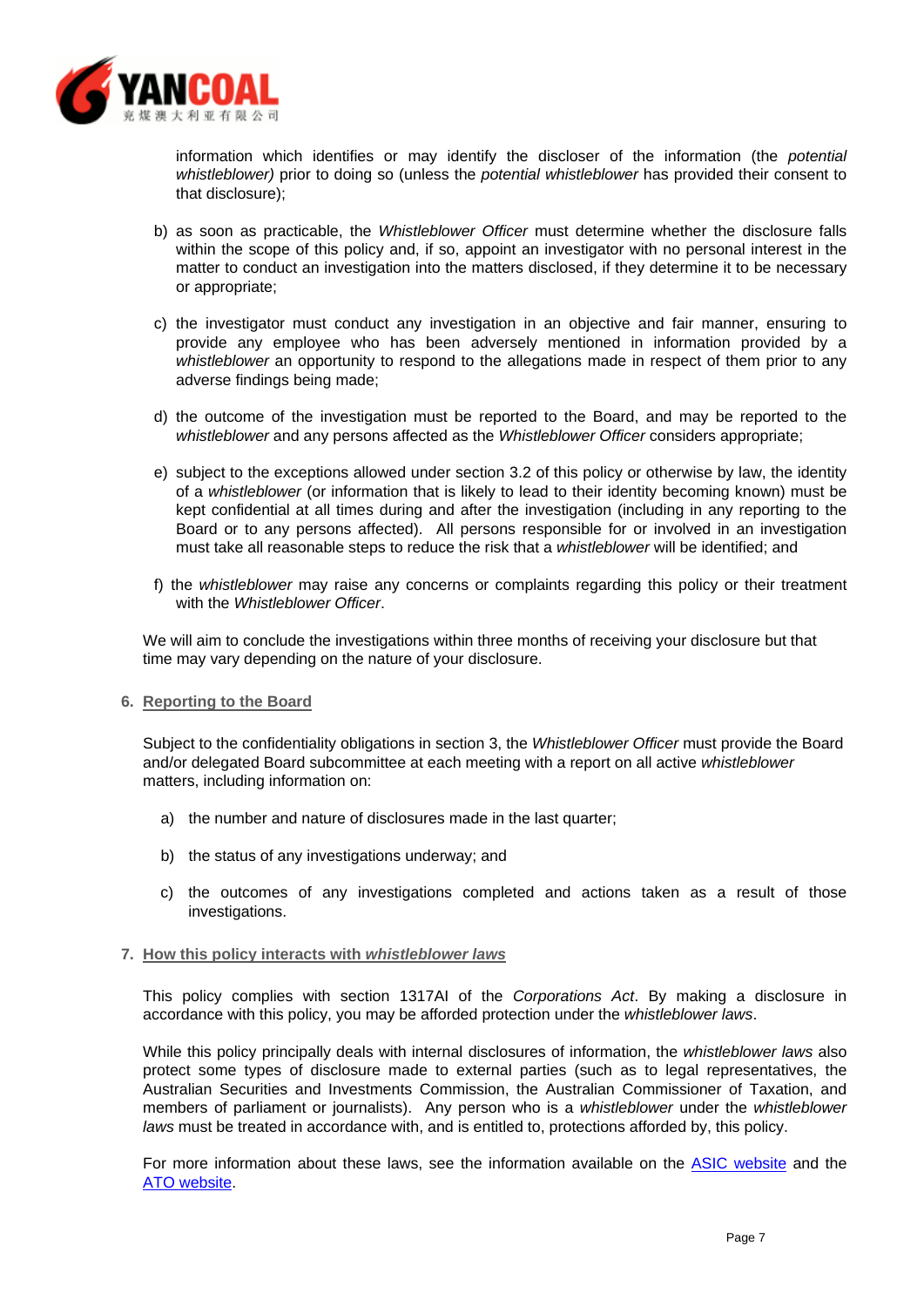

#### <span id="page-7-0"></span>**8. Review and changes to policy**

The Board and/or Audit and Risk Committee shall review this policy annually to improve its effectiveness and employee confidence in the process and to encourage a "speak up" culture across the Company. Any material changes to this policy must be approved by the Board or its delegated subcommittee.

#### <span id="page-7-1"></span>**9. Consequences for non-compliance with policy**

Any breach of this policy by an *officer,* employee or contractor will be taken seriously by *Yancoal*, and may be the subject of a separate investigation and/or disciplinary action.

A breach of this policy may also amount to a civil or criminal contravention under the *whistleblower laws*, giving rise to significant penalties.

#### <span id="page-7-2"></span>**10. Definitions**

Unless the context requires, italicised terms in this policy have the following meaning:

*associate* means any individual who is:

- *a)* an associate within the meaning of the *Corporations Act;* or
- b) if the disclosure relates to our *tax affairs*, an associate within the meaning of section 318 of the *Income Tax Assessment Act 1936 (Cth)*.

*Corporations Act* means the *Corporations Act 2001* (Cth).

*detriment* has the meaning given in section [4](#page-5-0) of this policy.

*family member* means a:

- *a) spouse, parent, child, sibling or other relative of an individual; or*
- *b)* dependent of the individual or their *spouse.*

*Yancoal* means Yancoal Australia Limited, each subsidiary and related body corporate of it, and any entity or mine operated or managed by it.

*officer* has the same meaning as in the *Corporations Act* (which includes but is not limited to directors and company secretaries).

*personal workplace grievance* means a grievance about any matter in relation to an individual's employment or former employment which has, or tends to have, implications only for the individual personally (for example, relating to your pay and employment conditions), and where the information does not:

- a) have significant implications to the entity to which it relates, or any other entity, that does not relate to the individual;
- b) concern *whistleblower* victimisation (see section [4](#page-5-0) of this policy); or
- <span id="page-7-3"></span>c) concern the following types of misconduct or an improper state of affairs or circumstances: